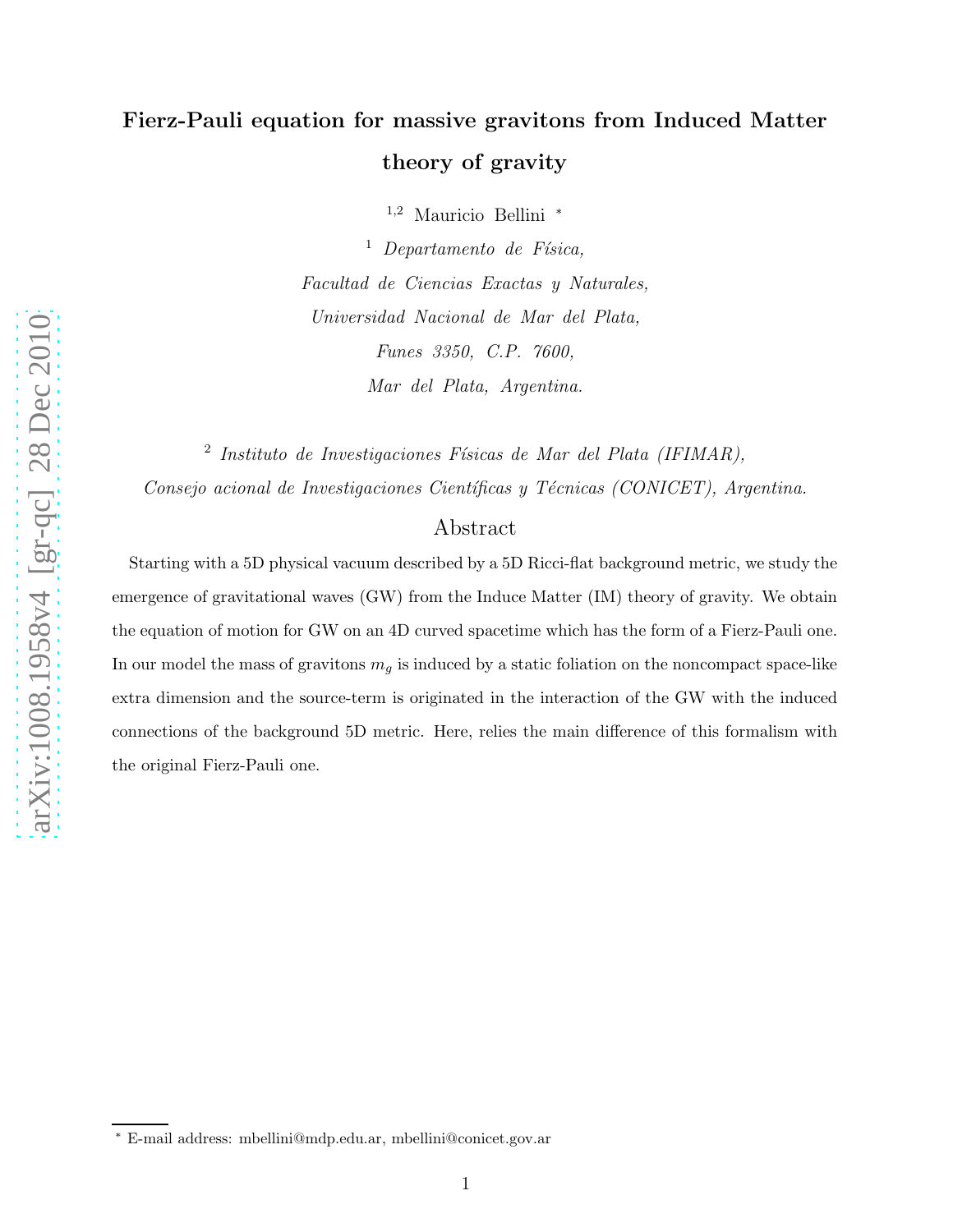## I. INTRODUCTION

Although standard general relativity  $(GR)|1|$  achieved great success and withstood many experimental tests, it also displayed many shortcomings and flaws which today make theoreticians question whether it is the definitive theory of gravity [see[\[2](#page-7-1)] and references therein]. It is well known that GR is very difficult to quantize. This fact rules out the possibility of treating gravitation like other quantum theories, and precludes the unification of gravity with other interactions. At the present time, it is not possible to realize a consistent quantum gravity theory which leads to the unification of gravitation with the other forces. In particular, the theory of gravitational waves (GW) is a rich subject that brings together different domains such as general relativity, field theory, astrophysics and cosmology. At present various gravitational-wave detectors, after decades of developments, have reached a sensitivity where there are significant chances of detection, and future improvements are expected to lead, in a few years, to advanced detectors with even better sensitivities[\[3](#page-7-2)]. The tensor perturbations of the metric  $h_{\mu\nu}$  propagate and can affect the background space-time  $\bar{g}_{\mu\nu}[4]$  $\bar{g}_{\mu\nu}[4]$ . Since the discovery of the CMB electromagnetic radiation we know that its spectrum is a perfect black-body. This background is, to a first order approximation, isotropic. There are good reasons to expect that the Universe is permeated also by a stochastic background of GWs generated in the early universe. Furthermore, a stochastic background can also emerge from the incoherent superposition of a large number of astrophysical sources, too weak to be detected separately, and such that the number of sources that contribute to each frequency bin is much larger than one. The inflationary theory is one of the better candidates to describe the early stages of the accelerated expansion of the universe[\[5\]](#page-7-4). This theory can be recovered from from the 5D IM one  $[6, 7]$  $[6, 7]$  $[6, 7]$ .

In this letter we study the emergence of gravitational waves (GW) from the Induce Matter (IM) theory of gravity[\[8](#page-8-1)]. We shall investigate how we can to obtain the equation that describes the evolution of GW from a 5D vacuum state, which is defined from a Ricciflat spacetime. We shall restrict to canonical metrics[\[9](#page-8-2)] which are, at least, 5D Ricci-flat, on which we shall define a 5D vacuum state.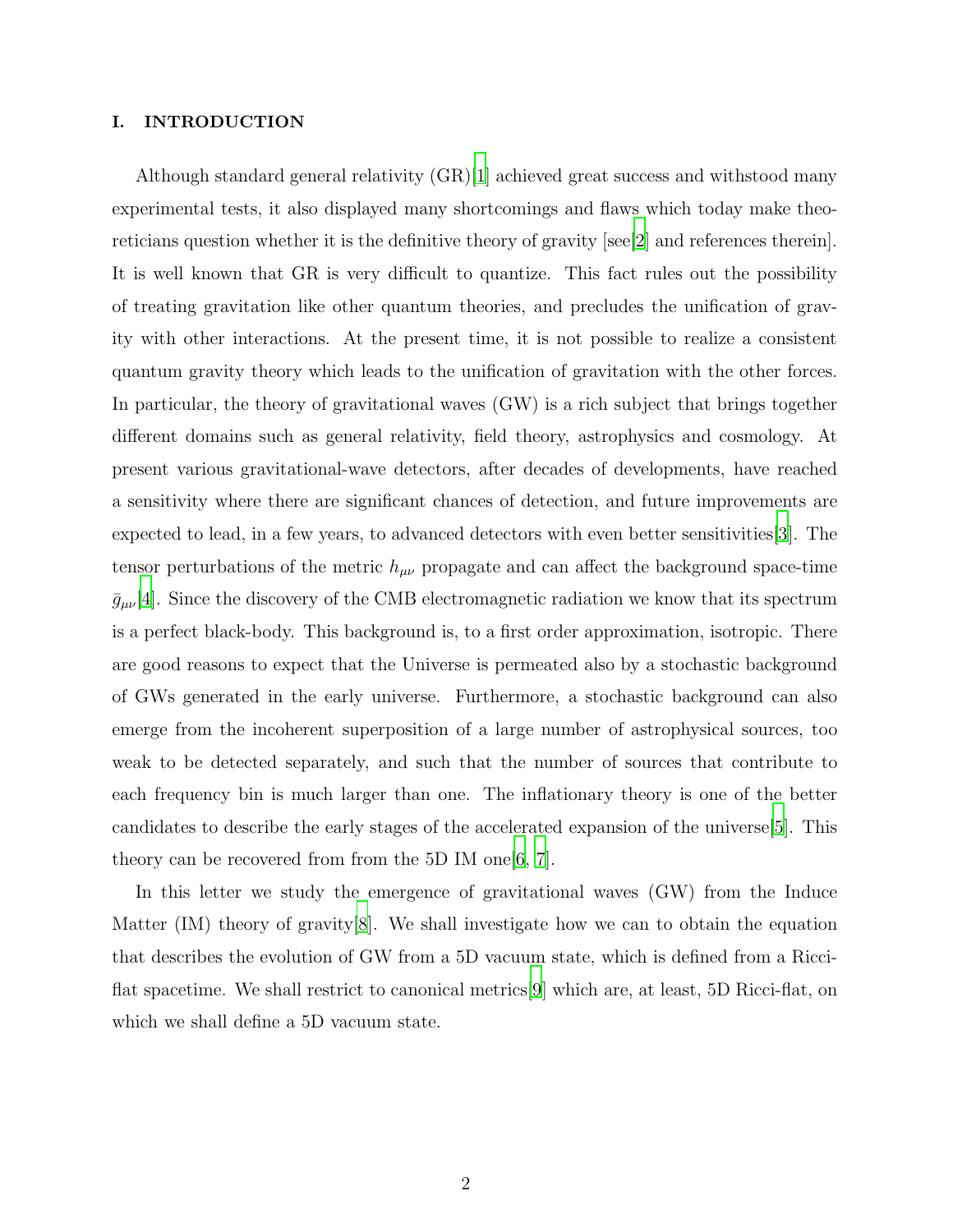## II. FORMALISM

We consider a 5D theory of gravity on which we define a vacuum, such that the first variation of the action is <sup>(5)</sup> $\delta \mathcal{I} =$ <sup>(5)</sup> $\delta \mathcal{I}_E$  +<sup>(5)</sup> $\delta \mathcal{I}_M$ , where

$$
^{(5)}\delta\mathcal{I} = \frac{1}{2} \int d^5x \sqrt{|g|} \delta g^{ab} \left\{ \frac{\mathcal{R}_{ab}}{8\pi G} + T_{ab} \right\}.
$$
 (1)

Here, the first term is the variation of the gravitational Einstein action  $^{(5)}\mathcal{I}_E$  and the second one is the variation of the matter action  ${}^{(5)}\mathcal{I}_M$ . Here, G is the gravitational constant, g is the determinant of the covariant tensor metric  $g_{ab} = \bar{g}_{ab} + \delta g_{ab}^{\ \ 1}$  and  $\mathcal{R} = \bar{\mathcal{R}} + \delta \mathcal{R}$  is the Ricci scalar on the metric. Furthermore,  $\bar{g}_{ab}^2$  is the background tensor metric, which we shall consider as describing a Ricci-flat spacetime. The energy-momentum tensor of matter,  $T_{ab}$  is defined from the variation of the matter action  ${}^{(5)}\mathcal{I}_M$  under a change of the metric, and will be considered as null to describe the 5D apparent vacuum. In what follows we shall take in mind a particular class of background metrics named canonical  $[10]$ 

<span id="page-2-0"></span>
$$
d\bar{S}^2 = \frac{\psi^2}{\psi_0^2} d\bar{s}^2 - d\psi^2,
$$
\t(2)

where  $d\bar{s}^2 = \bar{g}_{\alpha\beta}(x^\alpha, \psi) dx^\alpha dx^\beta$  and  $\psi_0$  is introduced to preserve the physical dimensions. The perturbations, which are in principle very small, are  $\delta g_{ab} = h_{ab}$ . Since the fluctuations of the metric are small, the perturbed Riemann tensor can be linearized

$$
\delta \mathcal{R}_{abcd} \simeq -\frac{1}{2} \left[ h_{bd,ac} + h_{ac,bd} - h_{bc,ad} - h_{ad,bc} \right],\tag{3}
$$

so that the Ricci tensor (which is equal to the perturbed Ricci tensor because the background Ricci tensor will be considered as zero)  $\delta \mathcal{R}_{ab} = \bar{g}^{cd} \delta \mathcal{R}_{cabd}$ 

<span id="page-2-1"></span>
$$
\delta \mathcal{R}_{ab} \simeq -\frac{1}{2} \left[ h_{a,cb}^c + h_{b,ac}^c - \bar{g}^{ce} h_{ce,ab} - \Box h_{ab} \right],\tag{4}
$$

where commas denote the partial derivative and  $\square$  is the D'Alambertian on the background 5D spacetime.

<sup>&</sup>lt;sup>1</sup> In this letter  $a, b$  run from 0 to 4 and Greek letters rum from 0 to 3.

<sup>2</sup> Greek indices run from 0 to 3, and arabic ones from 0 from 4.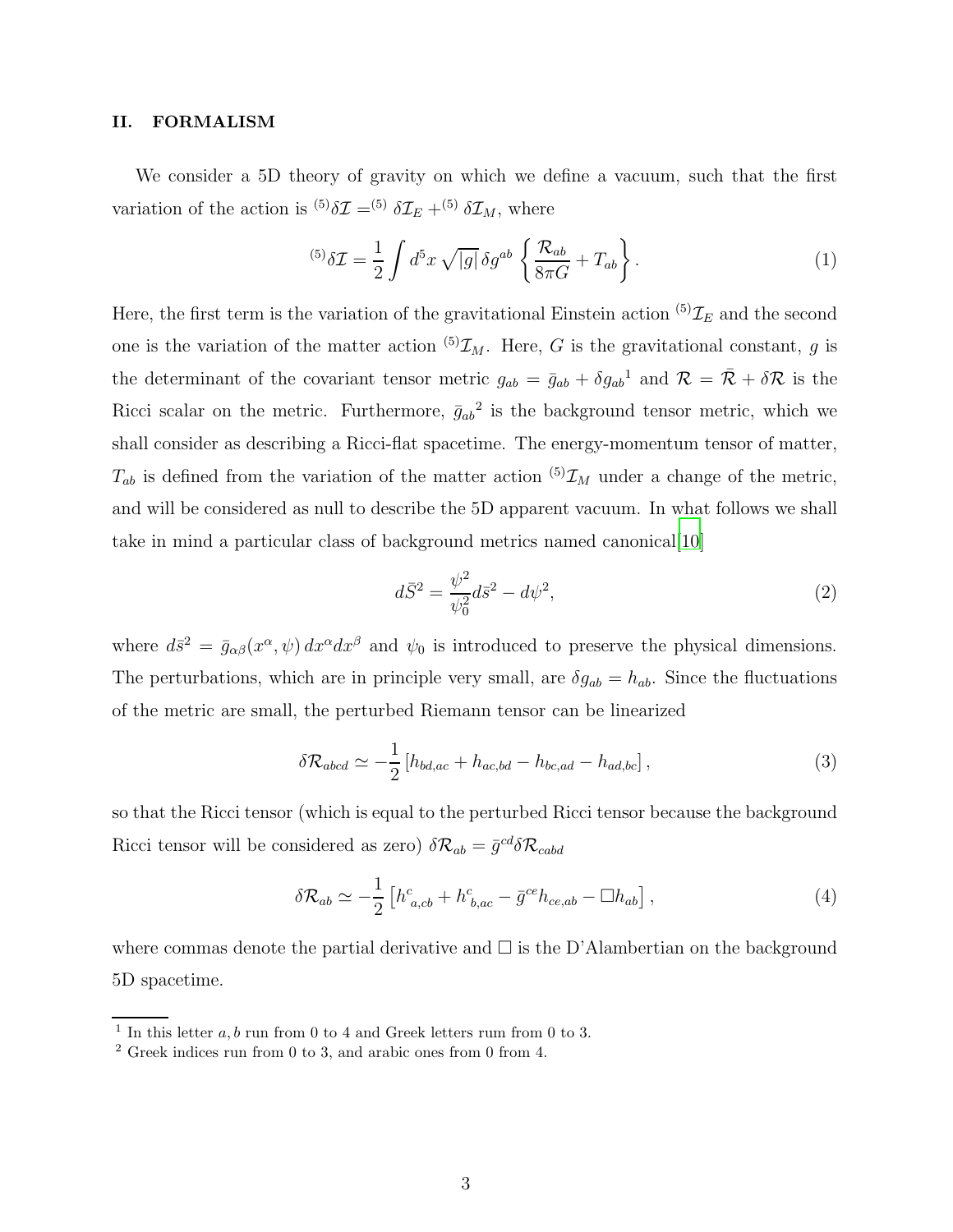#### A. 5D Gauge invariant field

Now we consider the gauge invariant field  $\Psi_b^a = h_b^a - \frac{1}{2}$  $\frac{1}{2}\delta^a_{\ b}h$ , where h is the scalar  $h =$  $\bar{g}^{ab}h_{ab}$ , such that we impose the 5D gauge

$$
\Psi_{b;a}^a = 0,\tag{5}
$$

where the semicolon denotes the covariant derivative. This gauge implies that  $h^a_{b,a} = \frac{1}{2}$  $\frac{1}{2}h_{,b}$  –  $\bar{\Gamma}_{ca}^a h^c_{~b} - \bar{\Gamma}_{ba}^c h^a_{~c}$ ,  $\bar{\Gamma}_{bc}^a$ , being the second kind Christoffel symbols of the 5D background metric. If we consider an apparent vacuum  $\bar{\mathcal{R}}_{ab} = 0$ , we obtain

<span id="page-3-0"></span>
$$
\Box h_{ab} = \bar{g}^{ce} h_{ce,ab} - \left( h^c_{a,cb} + h^c_{b,ac} \right),\tag{6}
$$

so that the equation [\(6\)](#page-3-0) becomes

<span id="page-3-1"></span>
$$
\Box h_{ab} = \left(\bar{\Gamma}^c_{ec} h^e_{\ a}\right)_{,b} + \left(\bar{\Gamma}^c_{ea} h^e_{\ b}\right)_{,c} - \left(\bar{\Gamma}^e_{ac} h^c_{\ e}\right)_{,b} - \left(\bar{\Gamma}^e_{ba} h^c_{\ e}\right)_{,c},\tag{7}
$$

which is the linearized wave equation for the tensor field  $h_{ab}$  on any 5D Ricci-flat metric, and

$$
\Box \equiv \bar{g}^{\alpha\beta} \frac{\partial^2}{\partial x^\alpha \partial x^\beta} + 2\bar{g}^{\alpha\psi} \frac{\partial^2}{\partial x^\alpha \partial \psi} + \bar{g}^{\psi\psi} \frac{\partial^2}{\partial \psi^2}.
$$

The equation [\(7\)](#page-3-1) describes the dynamics of  $h_{ab}(x^a)$  on the 5D Ricci-flat canonical metric [\(2\)](#page-2-0). Notice that they have the form  $\Box h_{ab} = S_{ab}$ . Here,  $S_{ab}$  describes the interaction of  $h_{ab}$ with the background metric, which manifests itself through the connections  $\bar{\Gamma}_{ac}^{e}$ . Of course  $\mathcal{S}_{ab}$  should be null for a really 5D Riemann-flat metric [i.e., for a 5D Minkowsky spacetime].

#### B. Fluctuations on a 5D apparent vacuum

In order to study the tensor fluctuations  $h_{ab}$ , on the canonical metric [\(2\)](#page-2-0), we shall consider the Einstein equations  $G_{ab} = -8\pi G T_{ab}$ , but written in the following manner

<span id="page-3-2"></span>
$$
R_{ab} = -8\pi G \left[ T_{ab} - \frac{1}{3} g_{ab} T \right],\tag{8}
$$

where we have considered the expressions  $g^{ab}g_{ab} = 5$  with  $\bar{g}^{ab}\bar{g}_{ab} = 5^3$ ,  $\mathcal{R}_{ab} = \bar{\mathcal{R}}_{ab} + \delta \mathcal{R}_{ab}$ ,  $T_{ab} = \bar{T}_{ab} + \delta T_{ab}$ , and the expansion  $g_{ab} = \bar{g}_{ab} + h_{ab}$  for the 5D Ricci-flat metric. If we

<sup>3</sup> Both expressions imply that  $h^2 + \bar{g}^{ab}h_{ab} + h^{ab}\bar{g}_{ab} = 0$ .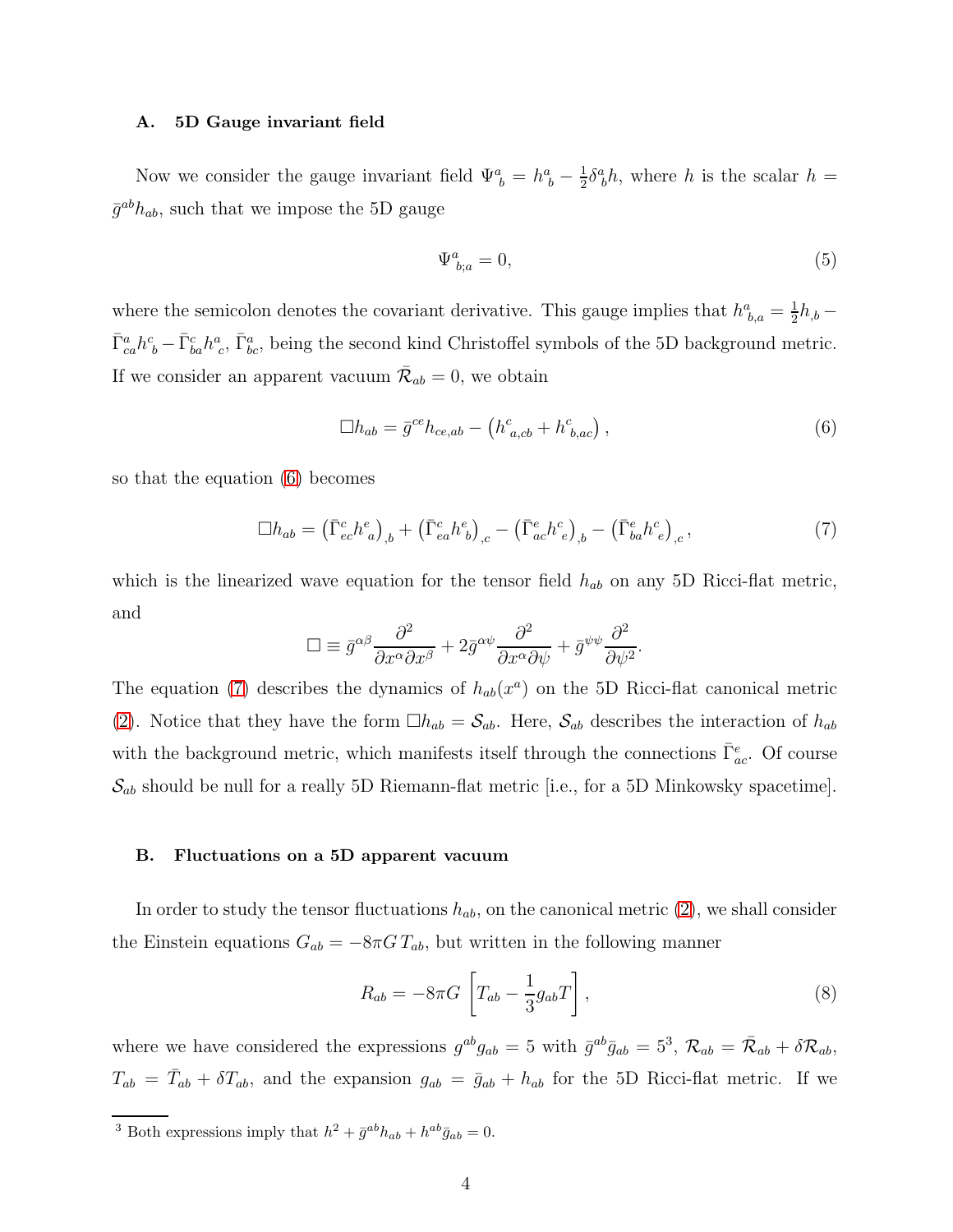separate the equations on the background and fluctuations in [\(8\)](#page-3-2), one obtains

<span id="page-4-0"></span>
$$
\bar{\mathcal{R}}_{ab} = -8\pi G \left[ \bar{T}_{ab} - \frac{1}{3} \bar{g}_{ab} \bar{T} \right],\tag{9}
$$

$$
\delta \mathcal{R}_{ab} = -8\pi G \left[ \delta T_{ab} - \frac{1}{3} \left( \bar{g}_{ab} + h_{ab} \right) \delta T \right]. \tag{10}
$$

The equation [\(9\)](#page-4-0) describes the background Einstein equations on the 5D vacuum and [\(10\)](#page-4-0) the tensor fluctuations around [\(2\)](#page-2-0). By multiplying the equation [\(9\)](#page-4-0) by  $\bar{g}^{ab}$  and taking into account that the metric is Ricci-flat, we obtain

$$
\bar{T} = 0,\t\t(11)
$$

which is a manifestation of the absence of matter on 5D. On the other hand, from the equation [\(10\)](#page-4-0), it is possible the obtain the expression that relates the fluctuations of the Ricci scalar and the energy-momentum one

$$
\delta \mathcal{R} = \frac{16\pi G}{3} \delta T. \tag{12}
$$

Now we consider the expression [\(4\)](#page-2-1), which is *valid only in a linear approximation*. Hence, the equation [\(6\)](#page-3-0) holds

$$
\delta T_{ab} = \frac{1}{3} \left( \bar{g}_{ab} + h_{ab} \right) \delta T, \qquad \text{or} \qquad \delta T_{ab} = \frac{1}{3} g_{ab} \delta T. \tag{13}
$$

Therefore, from the equation [\(10\)](#page-4-0) one obtains

$$
\delta \mathcal{R}_{ab} = 0, \qquad \delta T_{ab} = 0, \tag{14}
$$

so that, as one expects,  $\mathcal R$  and  $T$  are 5D invariants.

## III. DYNAMICS OF GW ON 4D

Now we consider the dynamics of  $h_{ab}$  on a 4D hypersurface described by  $\bar{g}_{\alpha\beta}(x^{\alpha},\psi)$ evaluated on a particular foliation on the noncompact fifth coordinate  $\psi = \psi_0$ :

$$
\bar{g}_{\alpha\beta}(x^{\alpha},\psi)|_{\psi=\psi_0}.
$$
\n(15)

We shall consider that the components  $h_{\psi\psi} = h_{\alpha\psi} = h_{\psi a} = 0$ . The equation [\(6\)](#page-3-0), evaluated on this hypersurface can be written as

$$
^{(4)}\Box h_{ab} + 2\bar{g}^{\alpha\psi} \frac{\partial^2 h_{ab}}{\partial x^{\alpha} \partial \psi} + \bar{g}^{\psi\psi} \frac{\partial^2 h_{ab}}{\partial \psi^2} \bigg|_{\psi = \psi_0} = \frac{\partial}{\partial \psi} \left( \bar{\Gamma}^{\psi}_{\alpha a} h^{\alpha}_{b} \right) + \frac{\partial}{\partial x^{\beta}} \left( \bar{\Gamma}^{\beta}_{\alpha a} h^{\alpha}_{b} - \bar{\Gamma}^{\alpha}_{ba} h^{\beta}_{\alpha} \right) + \frac{\partial}{\partial x^b} \left( \bar{\Gamma}^{\alpha}_{\beta \alpha} h^{\beta}_{a} + \bar{\Gamma}^{\psi}_{\beta \psi} h^{\beta}_{a} - \bar{\Gamma}^{\alpha}_{a\beta} h^{\beta}_{\alpha} \right) \bigg|_{\psi = \psi_0}, \tag{16}
$$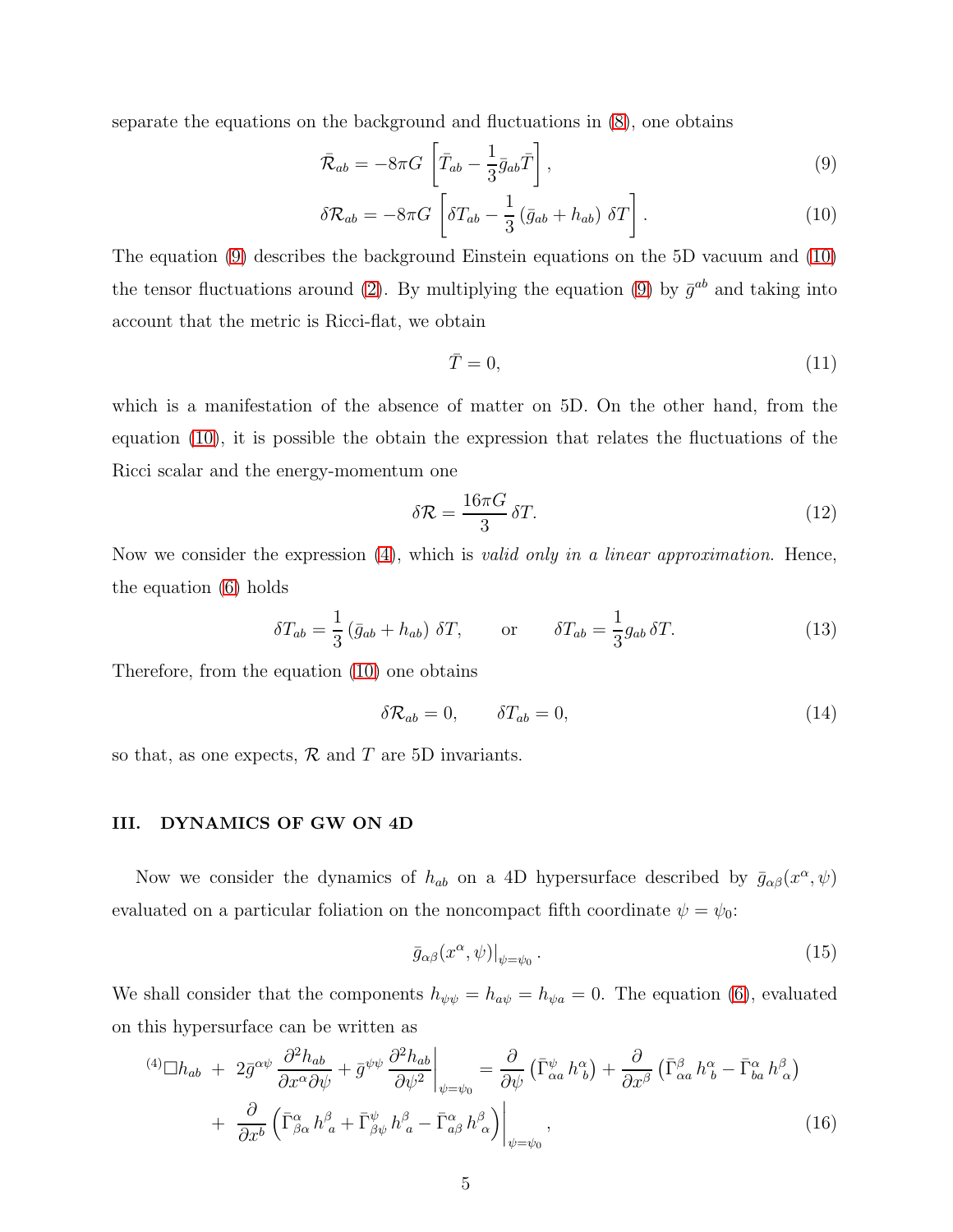where we must remember that the connections  $\bar{\Gamma}^a_{bc}$  are those of the 5D canonical metric [\(2\)](#page-2-0). Since we are interested on the  $\mu\nu$  components of  $h_{ab}$ , we obtain

$$
^{(4)}\Box h_{\mu\nu} + 2\bar{g}^{\alpha\psi} \frac{\partial^2 h_{\mu\nu}}{\partial x^{\alpha} \partial \psi} + \bar{g}^{\psi\psi} \frac{\partial^2 h_{\mu\nu}}{\partial \psi^2} \bigg|_{\psi = \psi_0} = \frac{\partial}{\partial \psi} \left( \bar{\Gamma}^{\psi}_{\alpha\mu} h^{\alpha}_{\nu} \right) + \frac{\partial}{\partial x^{\beta}} \left( \bar{\Gamma}^{\beta}_{\alpha\mu} h^{\alpha}_{\nu} - \bar{\Gamma}^{\alpha}_{\nu\mu} h^{\beta}_{\alpha} \right) + \frac{\partial}{\partial x^{\nu}} \left( \bar{\Gamma}^{\alpha}_{\beta\alpha} h^{\beta}_{\mu} + \bar{\Gamma}^{\psi}_{\beta\psi} h^{\beta}_{\mu} - \bar{\Gamma}^{\alpha}_{\mu\beta} h^{\beta}_{\alpha} \right) \bigg|_{\psi = \psi_0} . \tag{17}
$$

The equations of motion for the remaining components are complied automatically because  $h_{\psi\psi} = h_{a\psi} = h_{\psi a} = 0$ . If we take into account that  $\bar{g}^{\alpha\psi} = 0$  and  $\bar{g}^{\psi\psi} = -1$ , we obtain

$$
^{(4)}\Box h_{\mu\nu} - \frac{\partial^2 h_{\mu\nu}}{\partial \psi^2}\Big|_{\psi=\psi_0} = \frac{\partial}{\partial \psi} \left( \bar{\Gamma}^{\psi}_{\alpha\mu} h^{\alpha}_{\nu} \right) + \frac{\partial}{\partial x^{\beta}} \left( \bar{\Gamma}^{\beta}_{\alpha\mu} h^{\alpha}_{\nu} - \bar{\Gamma}^{\alpha}_{\nu\mu} h^{\beta}_{\alpha} \right) + \frac{\partial}{\partial x^{\nu}} \left( \bar{\Gamma}^{\alpha}_{\beta\alpha} h^{\beta}_{\mu} + \bar{\Gamma}^{\psi}_{\beta\psi} h^{\beta}_{\mu} - \bar{\Gamma}^{\alpha}_{\mu\beta} h^{\beta}_{\alpha} \right) \Big|_{\psi=\psi_0} .
$$
 (18)

Since we are dealing with 5D canonical metrics like [\(2\)](#page-2-0), it is possible to consider the following separation of variables:  $h_{\mu\nu}(x^{\alpha}, \psi) \sim \Sigma(\psi) \tilde{h}_{\mu\nu}(x^{\alpha})$ . We obtain the system of equations

<span id="page-5-0"></span>
$$
^{(4)}\Box \tilde{h}_{\mu\nu} - m_g^2 \tilde{h}_{\mu\nu}\Big|_{\psi = \psi_0} = \mathcal{S}_{\mu\nu}(x^\alpha, \psi_0),\tag{19}
$$

$$
\frac{\partial^2 \Sigma(\psi)}{\partial \psi^2} = m_g^2 \Sigma(\psi),\tag{20}
$$

.

where

<span id="page-5-1"></span>
$$
\mathcal{S}_{\mu\nu}(x^{\alpha}) = \frac{\partial}{\partial \psi} \left( \bar{\Gamma}^{\psi}_{\alpha\mu} \tilde{h}^{\alpha}_{\ \nu} \right) + \frac{\partial}{\partial x^{\beta}} \left( \bar{\Gamma}^{\beta}_{\alpha\mu} \tilde{h}^{\alpha}_{\ \nu} - \bar{\Gamma}^{\alpha}_{\nu\mu} \tilde{h}^{\beta}_{\ \alpha} \right) + \frac{\partial}{\partial x^{\nu}} \left( \bar{\Gamma}^{\alpha}_{\beta\alpha} \tilde{h}^{\beta}_{\ \mu} + \bar{\Gamma}^{\psi}_{\beta\psi} \tilde{h}^{\beta}_{\ \mu} - \bar{\Gamma}^{\alpha}_{\mu\beta} \tilde{h}^{\beta}_{\ \alpha} \right) \Big|_{\psi = \psi_{0}} (21)
$$

The equation [\(19\)](#page-5-0) is the Fierz-Pauli[\[12\]](#page-8-4) equation of motion for massive gravitons with mass  $m_g$  and a  $\mathcal{S}_{\mu\nu}$ -source. Notice that  $m_g$  is induced by the foliation  $\psi = \psi_0$ , but the source becomes from the nonzero connections  $\bar{\Gamma}^{\alpha}_{\beta\gamma}$  of the background canonical metric [\(2\)](#page-2-0). It is evident from the equation [\(21\)](#page-5-1) that the source  $\mathcal{S}_{\mu\nu}$  is originated in the interaction of the gravitational waves with the background through the connections  $\bar{\Gamma}^{\alpha}_{\beta\gamma}$  of the 5D background metric [\(2\)](#page-2-0) evaluated in the static foliation  $\psi = \psi_0$ . The general solution of [\(19\)](#page-5-0) is

<span id="page-5-2"></span>
$$
\tilde{h}_{\mu\nu}(x) = \int d^4x' \,\Delta(x - x') \,\mathcal{S}_{\mu\nu}(x')
$$
\n
$$
= \int d^4x' \,\Delta(x - x') \,\left\{ \frac{\partial}{\partial x'^\beta} \left( \bar{\Gamma}^\beta_{\alpha\mu} \tilde{h}^\alpha_{\ \nu} \right) - \frac{\partial}{\partial x'^\beta} \left( \bar{\Gamma}^\alpha_{\nu\mu} \tilde{h}^\beta_{\ \alpha} \right) \right. \\
\left. + \frac{\partial}{\partial x'^\nu} \left( \bar{\Gamma}^\alpha_{\beta\alpha} \tilde{h}^\beta_{\ \mu} \right) - \frac{\partial}{\partial x'^\nu} \left( \bar{\Gamma}^\alpha_{\mu\beta} \tilde{h}^\beta_{\ \alpha} \right) \right\},
$$
\n(22)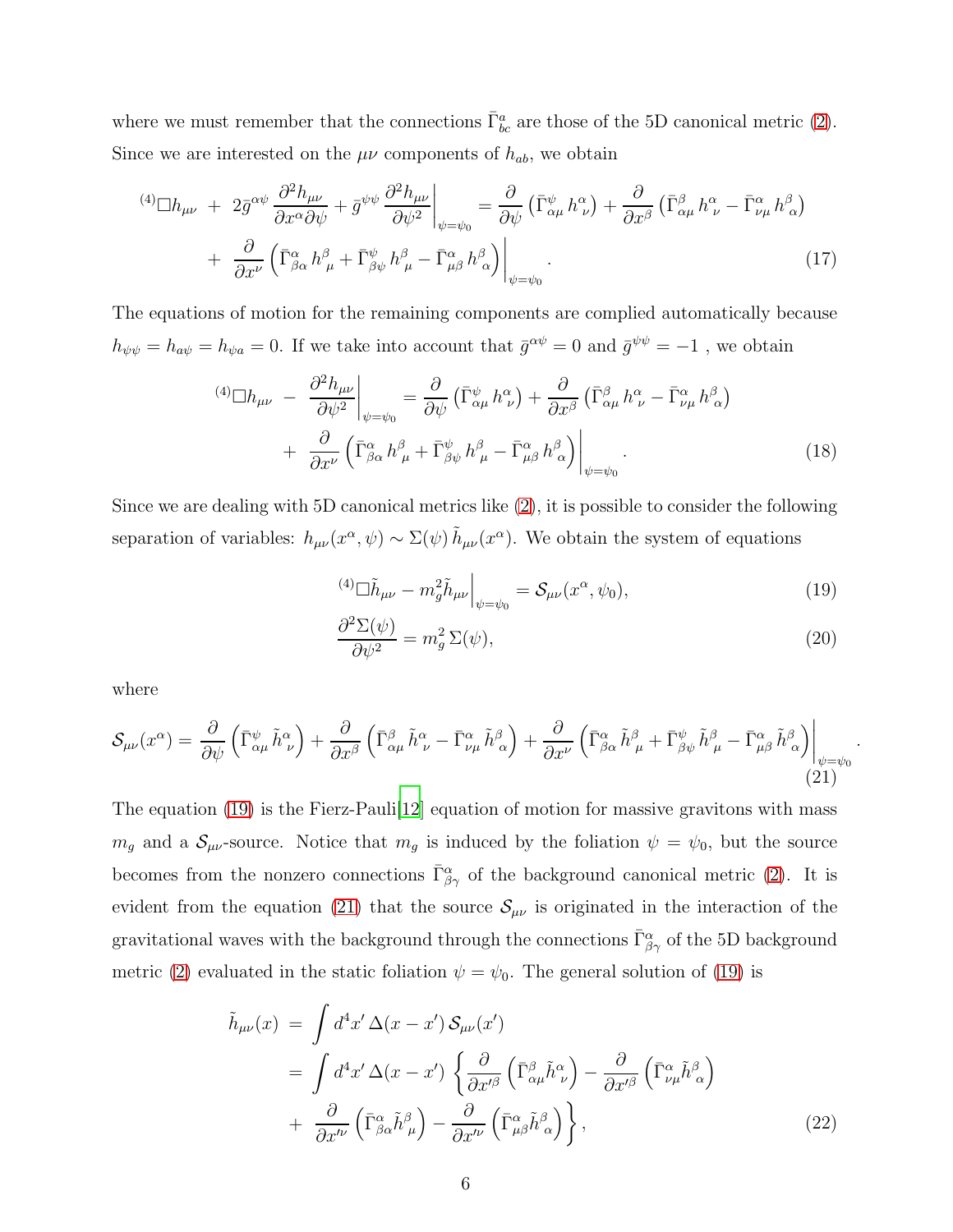where  $\Delta(x - x')$  is the Green function which obeys:  $({}^{(4)}\square - m_g^2) \Delta(x - x') = \delta^{(4)}(x - x')$ . The effective action due to the interaction of GW with matter will be

$$
\mathcal{I}_{Int} = 4\pi G \int d^4x \,\overline{T}^{\mu\nu}(x)\tilde{h}_{\mu\nu}(x),\tag{23}
$$

where  $\tilde{h}_{\mu\nu}(x)$  is given by [\(22\)](#page-5-2) and the source  $\mathcal{S}_{\mu\nu}$  by [\(21\)](#page-5-1).

#### IV. CONCLUDING REMARKS

We have studied GW in the framework of the Induced Matter theory of gravity. In particular, we have restricted our study to canonical metrics like [\(2\)](#page-2-0), which are, at least, Ricci-flat (they could be also Riemann-flat). These kind of metrics are suitable to describe a 5D physical vacuum on which GW propagates freely without interactions. We have defined a 5D gauge invariant field  $\Psi^a_{\ b}$ , to obtain the linearized equations [\(7\)](#page-3-1) that describe gravitational waves (for massless gravitons) on a canonical Ricci-flat metric [\(2\)](#page-2-0). Note that they take the form  $\Box h_{ab} = S_{ab}$ , where  $S_{ab}$  is the interaction of the GW with the background metric, which should be null for a really 5D Riemann-flat metric [i.e., for a 5D Minkowsky spacetime]. After it, we have obtained the equations of motion for  $h_{\mu\nu}$ , on a static foliation of the metric [\(2\)](#page-2-0). From the relativistic point of view, observers that move with frames  $U^4 \equiv \frac{dx^4}{dS} = 0$  (described by a constant foliation on the extra dimension), can see the massive gravitons moving on a curved hypersurface, such that their equation of motion is described by the effective 4D Einstein's equations [\(19\)](#page-5-0), with a non-zero fluctuations of the energy-momentum tensor:  $\mathcal{S}_{\mu\nu}$ given by [\(21\)](#page-5-1). Such a 4D hypersurface is embedded in the 5D apparent vacuum, which is geometrically described by a 5D Ricci-flat spacetime. From the mathematical point of view, the Campbell-Magaard theorem[\[11](#page-8-5)] serves as a ladder to go between manifolds whose dimensionality differs by one. This theorem, which is valid in any number of dimensions, implies that every solution of the 4D Einstein equations with arbitrary energy-momentum tensor can be embedded, at least locally, in a solution of the 5D Einstein field equations in vacuum.

The interesting of the equation [\(19\)](#page-5-0) is that describes gravitons with mass  $m<sub>g</sub>$  on a 4D curved spacetime, where  $S_{\mu\nu}$  represents the interaction of GW with the connections of the background 5D metric [\(2\)](#page-2-0) on  $\psi = \psi_0$ . This is the main difference with the original Fierz-Pauli formalism, where  $S_{\mu\nu}$  becomes from the interaction of GW with matter described by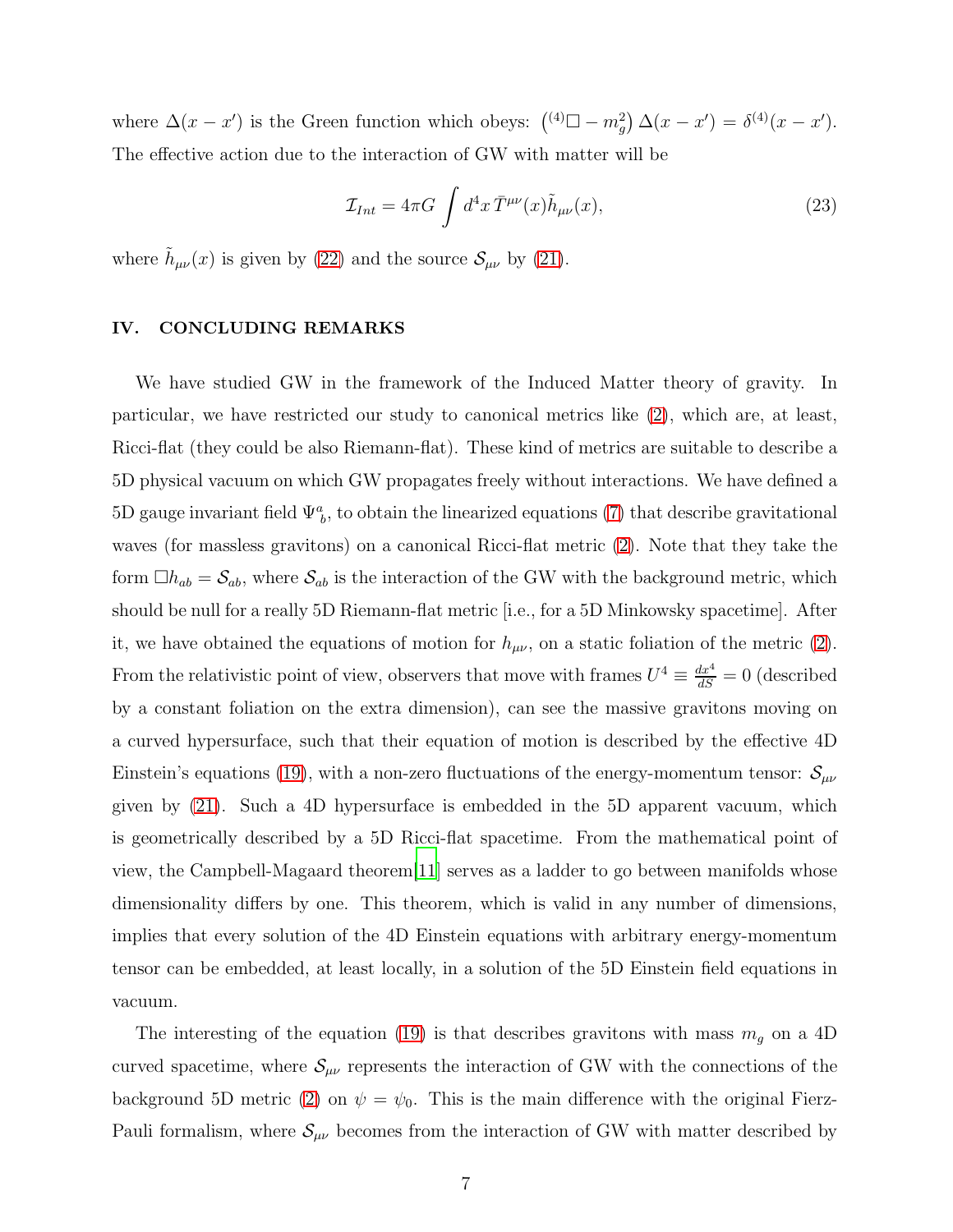$\bar{T}_{\mu\nu}$ [\[3](#page-7-2)].

## Acknowledgements

M.B. acknowledges UNMdP and CONICET (Argentina) for financial support.

- <span id="page-7-1"></span><span id="page-7-0"></span>[1] A. Einstein, Zur allgemeinen Relativitatstheorie, Sitzungsber. Preuss. Akad. Wiss.: 778 (1915).
- [2] C. Will. Liv. Rev. Rel. 4: 4 (2001);
	- E. Elizalde, S. Nojiri, and S.D. Odintsov. Phys. Rev. D70: 043539 (2004);
	- T.P. Sotiriou and V. Faraoni. Rev. Mod. Phys. 82: 451 (2010);
	- G. Cognola, E. Elizalde, S. Nojiri, S.D. Odintsov and S. Zerbini. JCAP 0502: 010 (2005);
	- G. Allemandi, A. Borowiec, M. Francaviglia, S. D. Odintsov. Phys. Rev. D72: 063505(2005);
	- S. Nojiri and S. D. Odintsov. Phys. Lett. B657: 238(2008);
	- S. Nojiri and S.D. Odintsov. Int. J. Geom. Meth. Mod. Phys.4: 115(2007);
	- S. Capozziello and M. Francaviglia. Gen. Rel. Grav. 40: 357 (2008);

K. Bamba, S. Nojiri and S. D. Odintsov. JCAP 0810: 045(2008).

- <span id="page-7-2"></span>[3] Michele Maggiore, Gravitational Waves. Vol. 1: theory and experiments. Oxford University Press. Great Britain (2008).
- <span id="page-7-4"></span><span id="page-7-3"></span>[4] J. Bardeen, Phys. Rev. **D22**: 1882 (1980).
- [5] A. H. Guth, Phys. Rev. **D23**: 347 (1981); A. A. Starobinsky, in Current Topics in Field Theory, Quantum Gravity, and Strings, Lecture Notes in Physics Vol. 226 Springer, New York, 1986.
- <span id="page-7-5"></span>[6] M. Bellini, Nucl. Phys.B660: 389 (2003), Erratum-ibid. B671: 483 (2003); D. S. Ledesma, M. Bellini, Phys. Lett. B581:1 (2004); J. E. Madriz Aguilar, M. Bellini, Phys. Lett. B596: 116 (2004). M. Anabitarte, J. E. Madriz Aguilar, M. Bellini, Eur. Phys. J. C45: 249 (2006); M. Anabitarte, M. Bellini, J. Math. Phys. 47: 042502 (2006); M. Bellini, Phys. Lett. B632: 610 (2006).